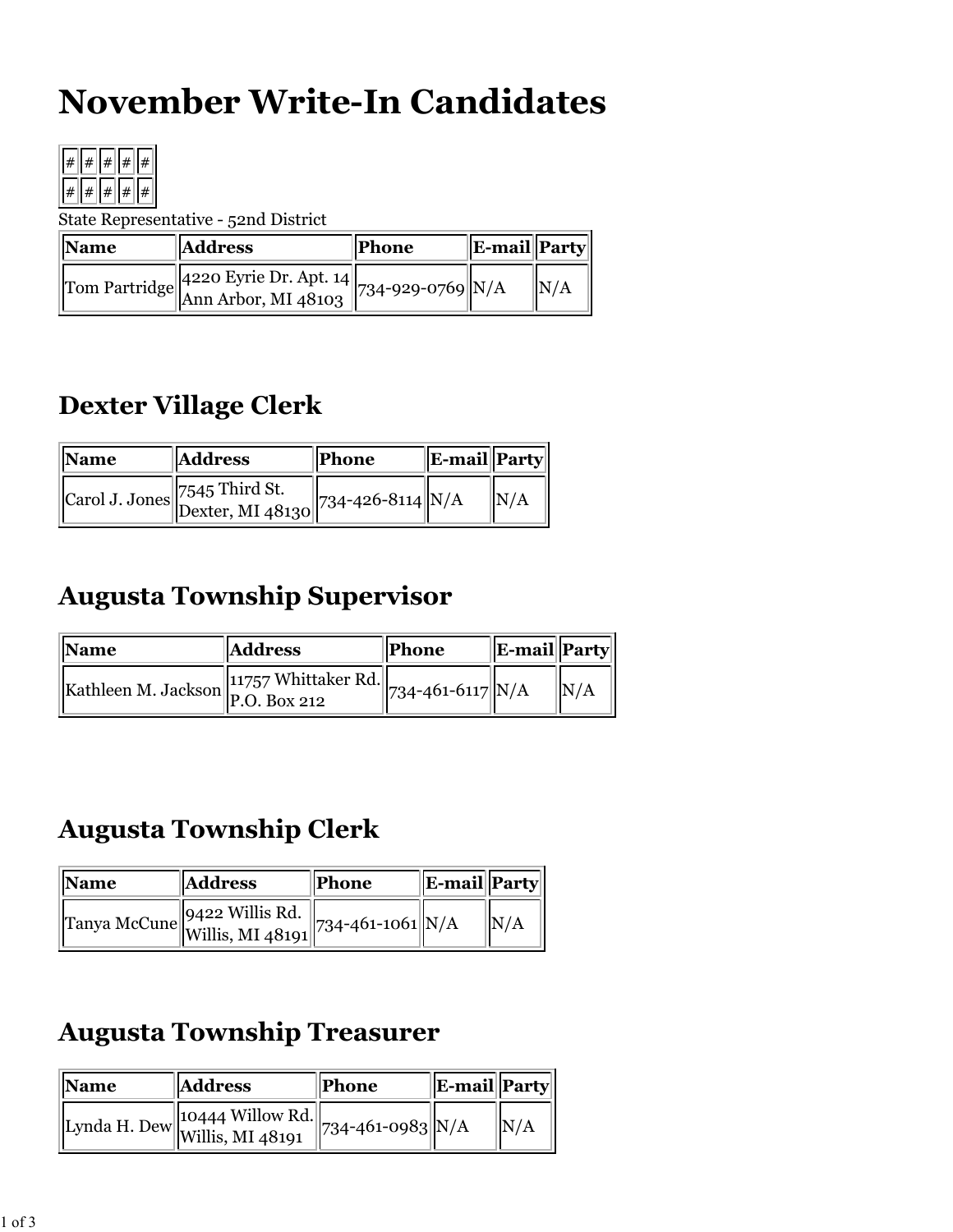# **Pittsfield Township Supervisor**

| Name | Address                                                                                                                                | Phone | $\ $ E-mail $\ $ Party |                 |
|------|----------------------------------------------------------------------------------------------------------------------------------------|-------|------------------------|-----------------|
|      | Christina L. Lirones $\begin{vmatrix} 151 \text{ E.} \text{Textile Rd.} \\ \text{Ann Arbor, MI } 48108 \end{vmatrix}$ 734-944-0639 N/A |       |                        | $\parallel N/A$ |

## **Pittsfield Township Clerk**

| Name | Address                                                                                                                        | Phone | E-mail Party |      |
|------|--------------------------------------------------------------------------------------------------------------------------------|-------|--------------|------|
|      | $\mathbf{K}$ aren Zera $\begin{bmatrix} 5635 \text{ Thomas Rd.} \\ \text{Ann Arbor, MI } 48108 \end{bmatrix}$ 734-973-0280 N/A |       |              | IN/A |

## **Pittsfield Township Treasurer**

| <b>Name</b> | <b>Address</b>                                  | Phone | E-mail Party |     |
|-------------|-------------------------------------------------|-------|--------------|-----|
|             | Feliziana Meyer 6767 Robison [734-316-2332] N/A |       |              | N/A |

#### **Pittsfield Township Trustee**

| Name                                                                                 | <b>Address</b>                       | Phone                        | E-mail  Party |     |
|--------------------------------------------------------------------------------------|--------------------------------------|------------------------------|---------------|-----|
| <b>Kenneth Brostrom</b>                                                              | 314 Tamarack Dr.<br>Saline, MI 48176 | 734-429-2127 N/A             |               | N/A |
| $\left \overline{\text{Andrea Urda-Thompson}}\right $ 7760 Crane Ypsilanti, MI 48197 |                                      | $\  734 - 434 - 7654 \  N/A$ |               | N/A |